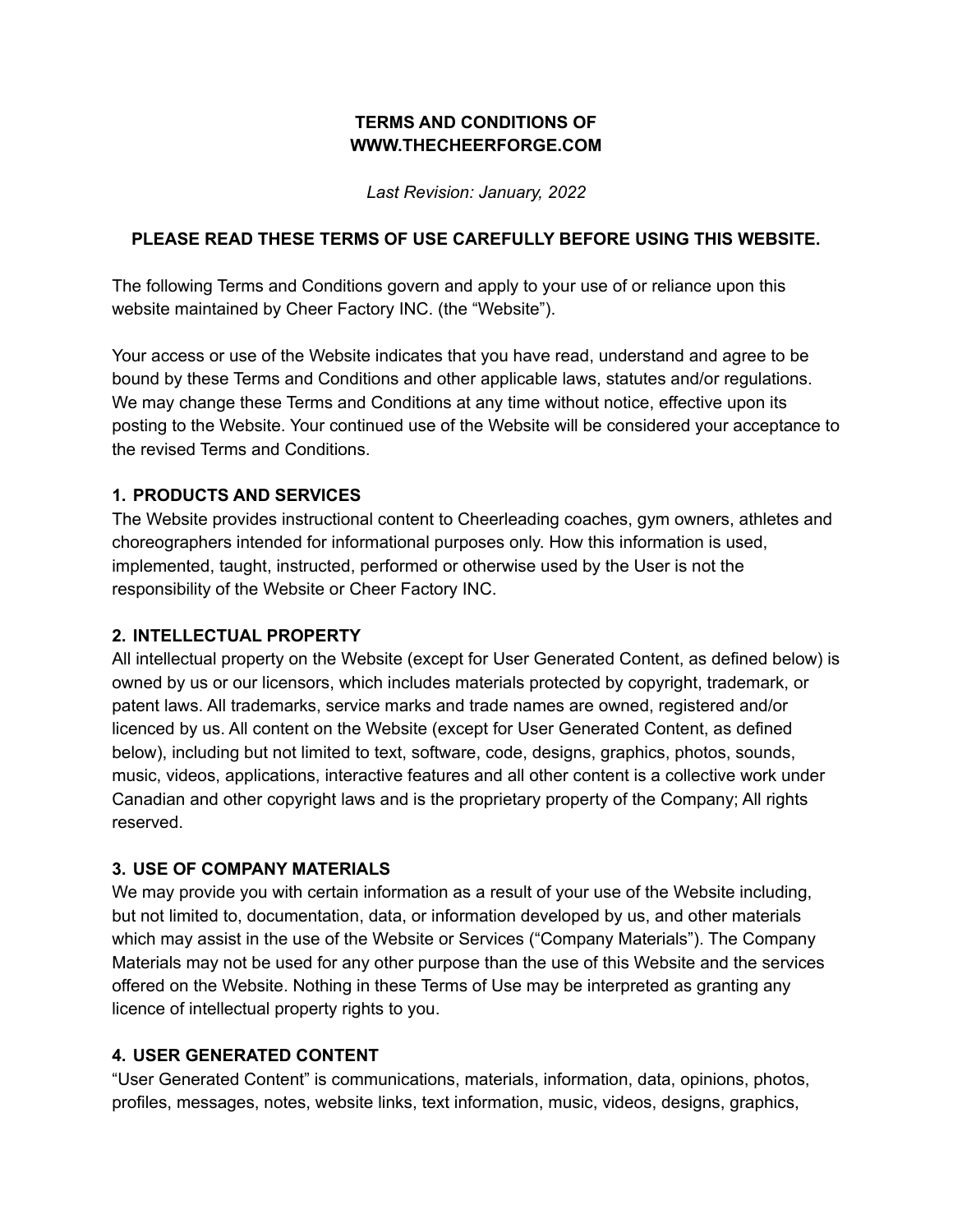sounds, and any other content that you and/or other Website users post or otherwise make available on or through the Website, except to the extent the content is owned by us.

# **5. ACCOUNT AND ACCOUNT USE**

If your use of the Website requires an account identifying you as a user of the Website (an Account"):

- a) You are solely responsible for your Account and the maintenance, confidentiality and security of your Account and all passwords related to your Account, and any and all activities that occur under your Account, including all activities of any persons who gain access to your Account with or without your permission;
- b) You agree to immediately notify us of any unauthorised use of your Account, any service provided through your Account or any password related to your Account, or any other breach of security with respect to your Account or any service provided through it, and you agree to provide assistance to us, as requested, to stop or remedy any breach of security related to your Account, and
- c) You agree to provide true, current, accurate and complete customer information as requested by us from time to time and you agree to promptly notify us of any changes to this information as required to keep such information held by us current, complete and accurate.

## **6. PAYMENT**

When you make a purchase on the Website, you agree to provide a valid instrument to make a payment. Pay attention to the details of the transaction, as your total price may include taxes, fees, and shipping costs, all of which you are responsible for.

When you provide a payment instrument to us, you confirm that you are permitted to use that payment instrument. When you make a payment you authorise us (and our designated payment processor) to charge the full amount to the payment instrument you designate for the transaction. You also authorise us to collect and store that funding instrument, along with other related transaction information.

If you pay by credit or debit card, we may obtain a pre-approval from the issuer of the card for an amount as high as the full price. If you cancel a transaction before completion, this pre-approval may result in those funds not otherwise being immediately available to you.

We may cancel any transaction if we believe the transaction violates these Terms, or if we believe doing so may prevent financial loss.

In order to prevent financial loss to you or to us, we may contact your funding instrument issuer, law enforcement, or affected third parties (including other uses) and share details of any payments you are associated with, if we believe doing so may prevent financial loss or a violation of law.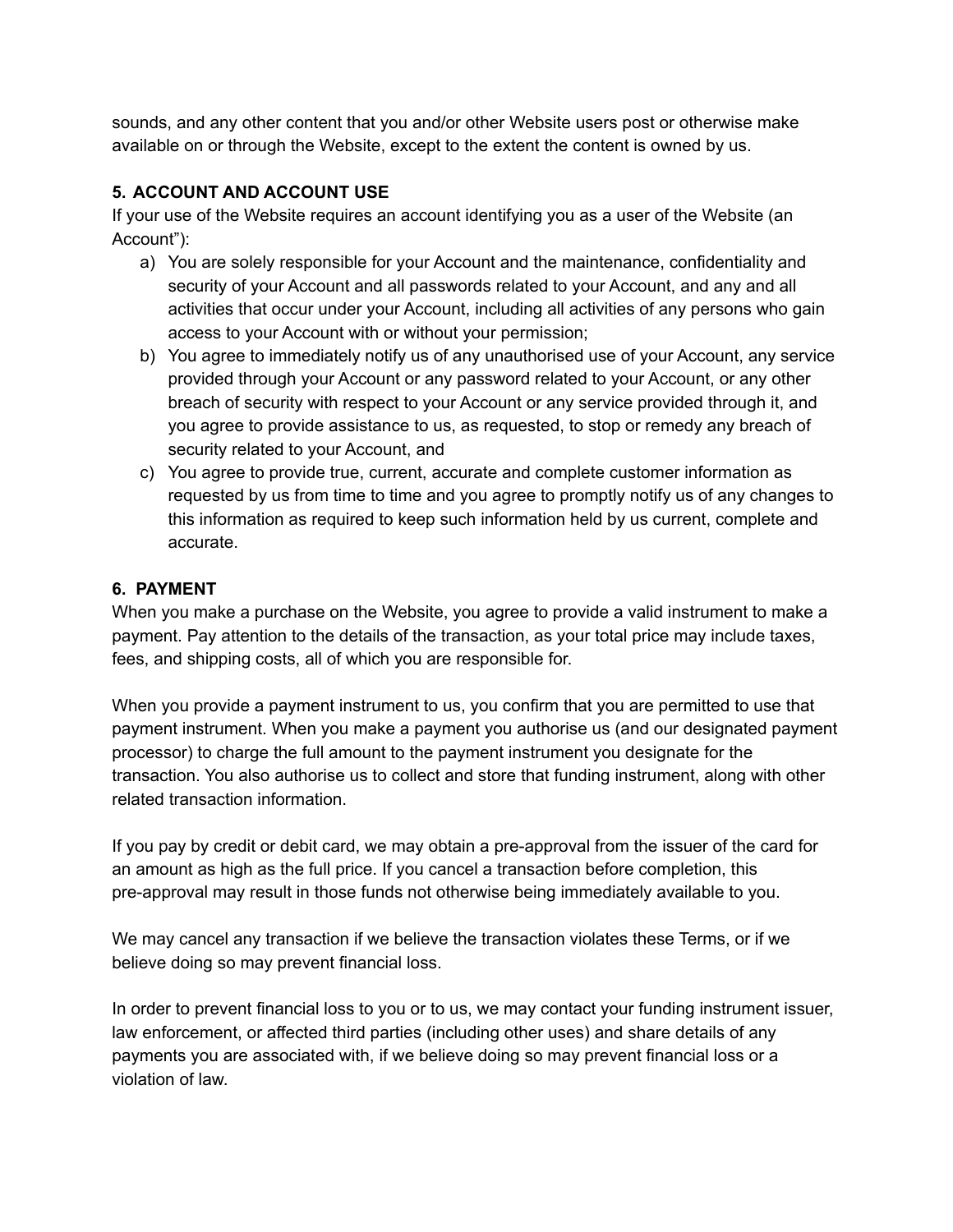Payment for any on-going services is billed automatically until notification that you would like to terminate your access to the services.

## **7. SALE OF GOODS AND SERVICES**

We may sell goods and services or allow third parties to sell goods or services on the Website. We undertake to be as accurate as possible with all the information regarding the goods and services, including product descriptions and images. However, we do not guarantee the accuracy or reliability of any product information and you acknowledge and agree that you purchase such products at your own risk.

If you are unhappy with a service being sold on our Website, you may request a refund as per the terms below.

## **8. REFUNDS AND CANCELLATION OF SERVICE**

Access to your Account on the Website may be cancelled at any time. Cancellation can be made through your User Profile or by contacting the Website using the Contact information provided. Please allow up to 10 business days for your Account to be completely cancelled.

Refunds will be issued for the subscribed services less the amount of days your subscription has been active. An administrative fee of \$25 will be charged to the user for cancellations made before the end of your billing period.

### **9. ACCEPTABLE USE**

You agree not to use the Website for any unlawful purpose or any purpose prohibited under this clause. You agree not to use the Website in any way that could damage the Website, the services or the general business of Cheer Factory INC.

You further agree not to use and/or access the Website:

- a) To harass, abuse, or threaten others or otherwise violate any person's legal rights;
- b) To violate any intellectual property rights of us or any third party;
- c) To upload or otherwise disseminate any computer viruses or other software that may damage the property of another;
- d) To perpetrate any fraud;
- e) To engage in or create any unlawful gamblind, sweepstakes, or pyramid scheme;
- f) To publish or distribute any obscene or defamatory material;
- g) To publish or distribute an material that incites violence, hate or discrimination towards any group;
- h) To unlawfully gather information about others.

# **10. PROTECTION OF PRIVACY**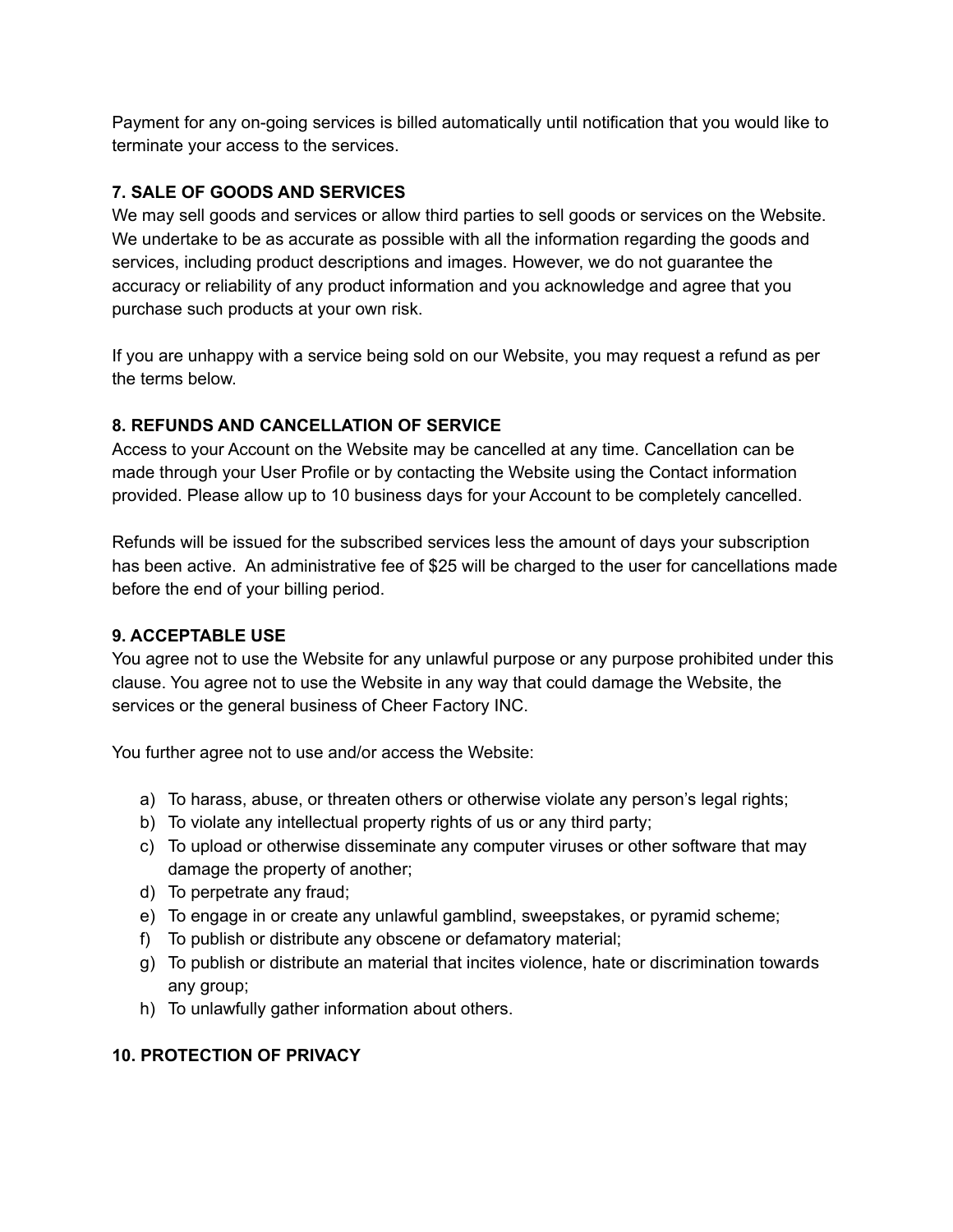Through your use of the Website, you may provide us with certain information. By using the Website, you authorise us to use your information in Canada and any other country where We may operate.

When you register for an account, you provide us with a valid email address and may provide us with additional information, such as your name and/or billing information. Depending on how you use our Website, we may also receive information from external applications you use to access our Website, or we may receive information through various web technologies, such as cookies, log files, clear gifs, web beacons and others.

We use the information gathered from you to ensure your continued good experience on our website, including through email communication. We may also track certain of the passive information received to improve our marketing and analytics, and for this, we may work with third-party providers.

If you would like to disable our access to any passive information we receive from the use of various technologies, you may choose to disable cookies in your web browser. Please be aware that we will still receive information about you that you have provided, such as your email address.

If you choose to terminate your account, we will store information about you for a reasonable period of time to be determined by use in accordance with applicable federal and provincial laws. After this period, all information about you will be deleted.

By submitting your email address to The Cheer Forge you agree to allow us to send you newsletters and information by email from time to time that you may unsubscribe from at any time.

### **11. REVERSE ENGINEERING & SECURITY**

You may not undertake any of the following actions:

- a) Reverse engineer, or attempt to reverse engineer or disassemble any code or software from or on the Website;
- b) Violate the security of the Website through any unauthorised access, circumvention of encryption or other security tools, data mining or interference to any host, user or network.

#### **12. DATA LOSS**

We are not responsible for the security of your Account or Content. Your use of the Website is at your own risk.

#### **13. INDEMNIFICATION**

You defend and indemnify Cheer Factory INC. and any of its affiliates and hold us harmless against any and all legal claims and demands, including reasonable attorney's fees, which may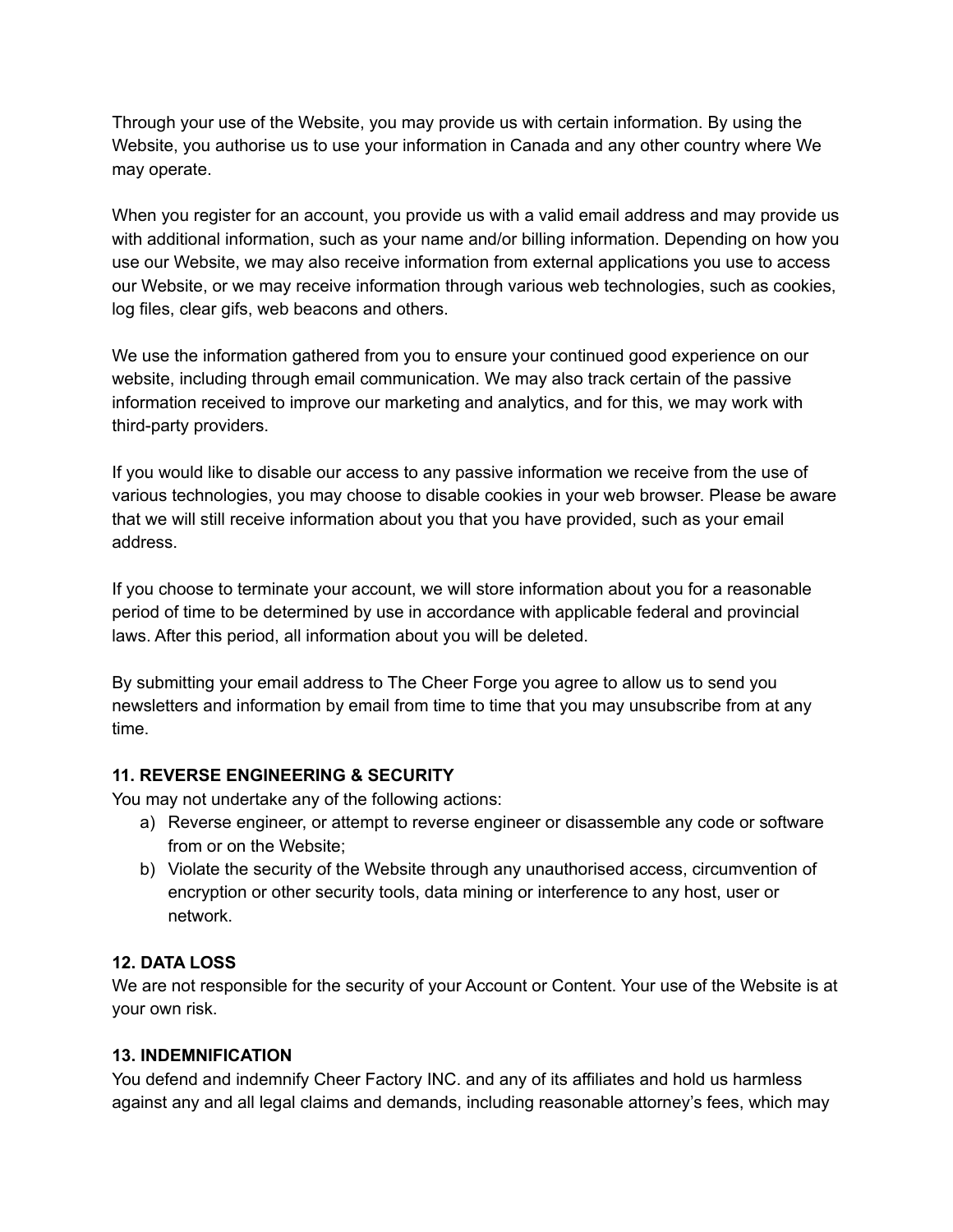arise from or relate to your use or misuse of the Website, your breach of these Terms and Conditions, or your conduct or actions. We will select our own legal counsel and may participate in our own defence, if we wish to do so.

### **14. SERVICE INTERRUPTIONS**

We may need to interrupt your access to the Website to perform maintenance or emergency services on a scheduled or unscheduled basis. You agree that your access to the Website may be affected by unanticipated or unscheduled downtime, for any reason, but that we will have no liability for any damage or loss caused as a result of such downtime.

#### **15. TERMINATION OF ACCOUNT**

We may, in our sole discretion, suspend, restrict or terminate your Account and your use of the Website, effective at any time, without notice to you, for any reason, including because the operation or efficiency of the Website or our or any third party's equipment or network is impaired by your use of the Website, any amount is past due from you to us, we have received a third party complaint which relates to your use or misuse of the Website, or you have been or are in breach of any term or condition of these Terms and Conditions. We will have no responsibility to notify any third party, including any third party providers of services, merchandise or information, of any suspension, restriction or termination of your access to the Website.

#### **16. NO WARRANTIES**

Your use of the Website is at your sole and exclusive risk and any services provided by us are on an "as is" basis. We disclaim any and all express or implied warranties of any kind, including, but not limited to the implied warranty of fitness for a particular purpose and the implied warranty of merchantability. We make no warranties that the Website will meet your needs or that the Website will be uninterrupted, error-free, or secure. We also make no warranties as to the reliability or accuracy of any information on the Website or obtained through the Services. Any damage that may occur to you, through your computer system, or as a result of loss of your data from your use of the Website is your sole responsibility and we are not liable for any such damage or loss.

### **17. PRIVACY**

In addition to these Terms and Conditions, this Website has a Privacy Policy that describes how your personal data is collected and how cookies are used on the Website. For more information, you may refer to our Privacy Policy, available on the Website.

By using or browsing this Website, you also acknowledge that you have read our Privacy Policy.

### **18. LIMITATION ON LIABILITY**

We are not liable for any damages that may occur to you as a result of your use of the Website, to the fullest extent permitted by law. The maximum liability of Cheer Factory INC. arising from your use of the Website is limited to the greater of one hundred (\$100) Canadian Dollars or the